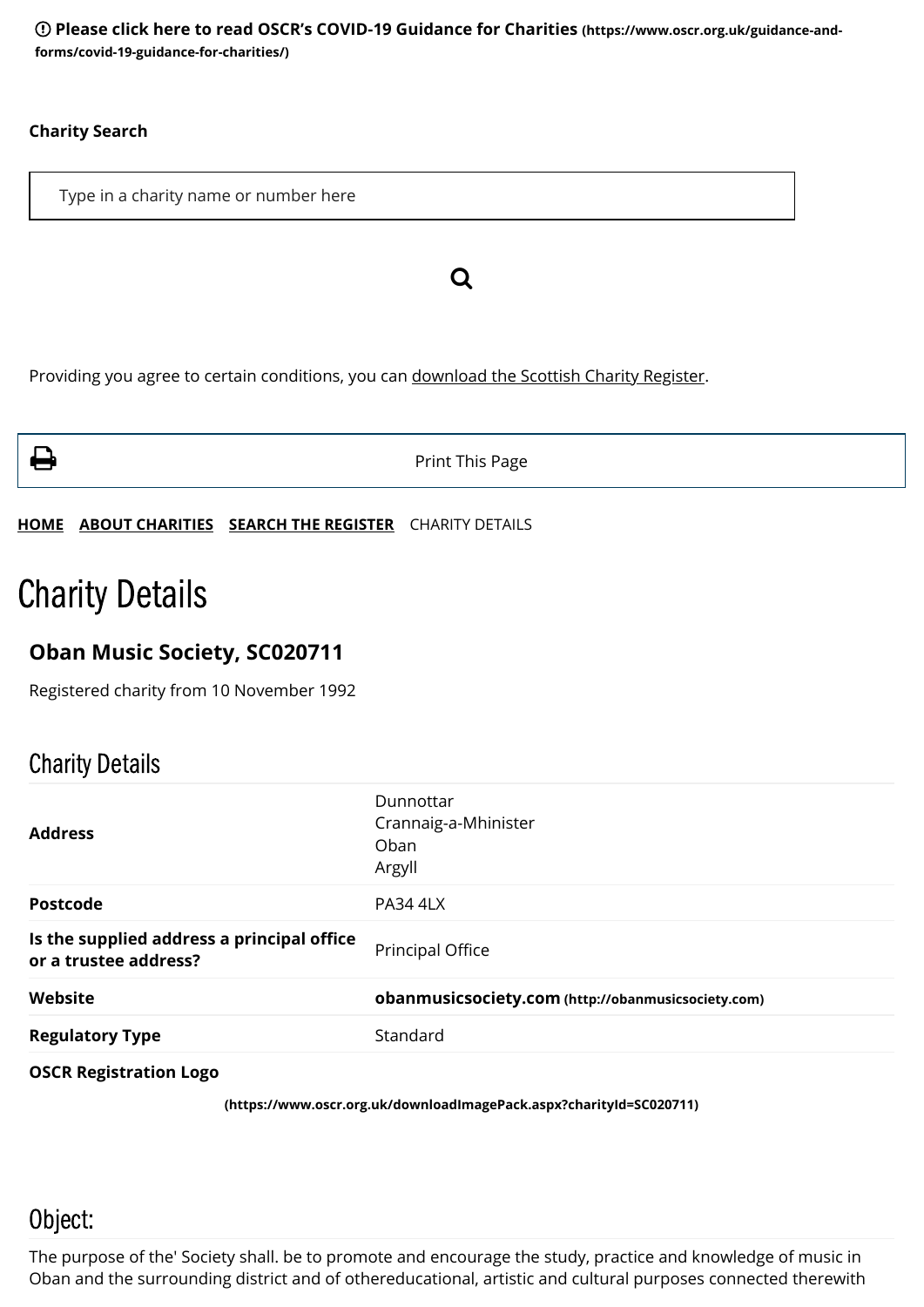# Details of the charity's operations

| <b>Charity Status:</b>          | Active                                                         |
|---------------------------------|----------------------------------------------------------------|
| <b>Last Updated:</b>            | 22 Nov 2021                                                    |
| <b>Constitutional Form:</b>     | Unincorporated association                                     |
| <b>Geographical Spread:</b>     | A specific local point, community or neighbourhood             |
| <b>Main Operating Location:</b> | Argyll & Bute                                                  |
| <b>Purposes:</b>                | "The advancement of the arts, heritage, culture or<br>science" |
| <b>Beneficiaries:</b>           | "No specific group, or for the benefit of the community"       |
| Types of activty undertaken:    | "It does none of these"                                        |



Income and Spending

## Annual Information Submission History

| Year End    | Income  | Expenditure | Annual Return<br>Received | Accounts<br>Received | Latest Accounts |
|-------------|---------|-------------|---------------------------|----------------------|-----------------|
| 31 Mar 2017 | £20,906 | £20,962     | 16 Jun 2017               | Yes                  |                 |
| 31 Mar 2018 | £51,416 | £37,441     | 23 May 2018               | Yes                  |                 |
| 31 Mar 2019 | £52,896 | £14,517     | 07 May 2019               | Yes                  |                 |
|             |         |             |                           |                      |                 |

\*Due to the COVID-19 pandemic, OSCR allowed an additional 9 months grace period for charities that were overdue/late when their annual information due by date fell between 01 March 2020 and 31 March 2021.

If an annual return has been received on time (within nine months of the Year End Date), the 'Annual Return Received' box is green . If an annual return is late, the box is red .